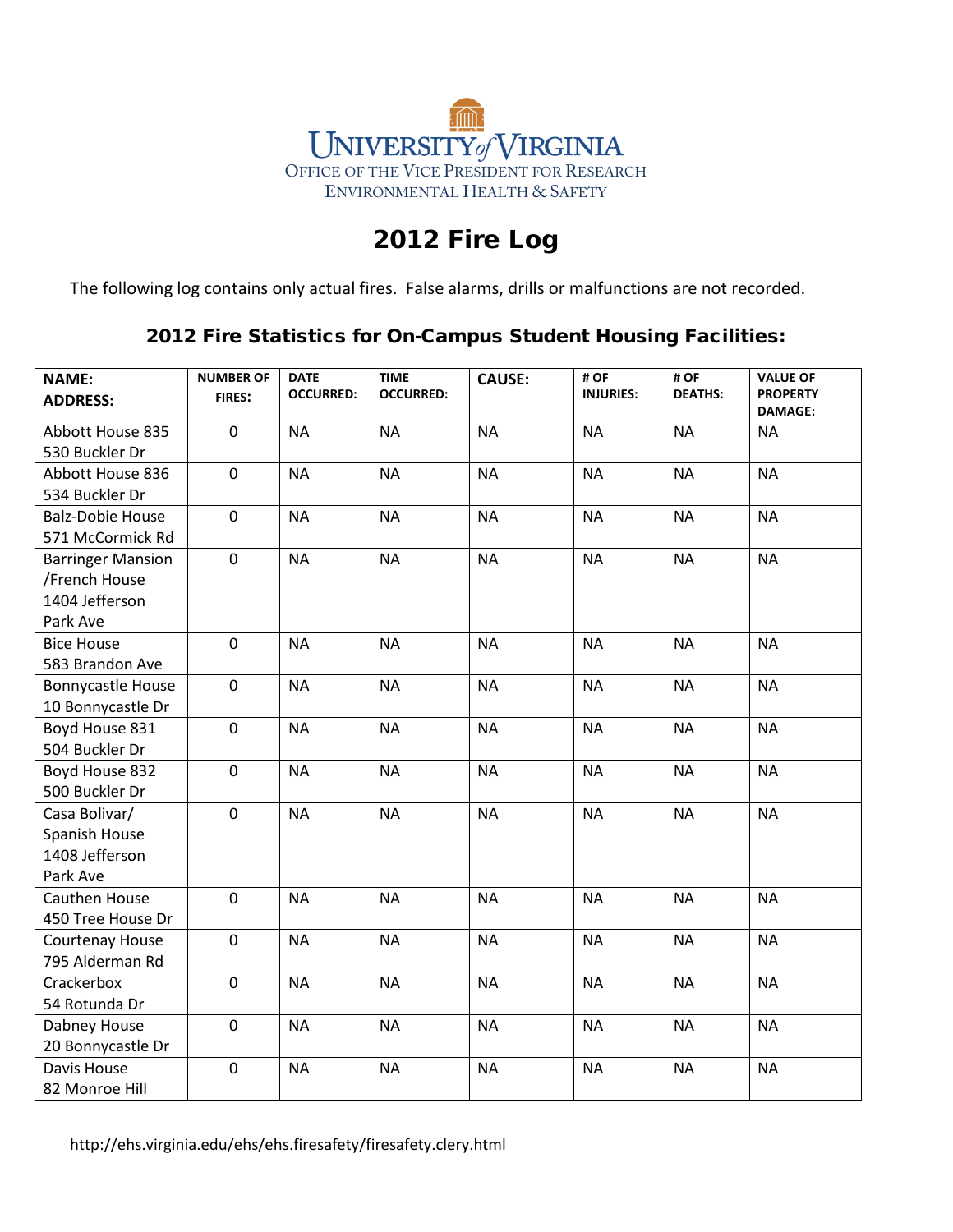| Dillard 385             | $\pmb{0}$        | <b>NA</b> | <b>NA</b> | <b>NA</b> | <b>NA</b> | <b>NA</b> | <b>NA</b> |
|-------------------------|------------------|-----------|-----------|-----------|-----------|-----------|-----------|
| 508 Floyd Dr            |                  |           |           |           |           |           |           |
| Dillard 386             | $\mathbf 0$      | <b>NA</b> | <b>NA</b> | <b>NA</b> | <b>NA</b> | <b>NA</b> | <b>NA</b> |
| 520 Floyd Dr            |                  |           |           |           |           |           |           |
| Dillard 387             | $\pmb{0}$        | <b>NA</b> | <b>NA</b> | <b>NA</b> | <b>NA</b> | <b>NA</b> | <b>NA</b> |
| 526 Floyd Dr            |                  |           |           |           |           |           |           |
| Dillard 388             | $\pmb{0}$        | <b>NA</b> | <b>NA</b> | <b>NA</b> | <b>NA</b> | <b>NA</b> | <b>NA</b> |
| 528 Floyd Dr            |                  |           |           |           |           |           |           |
| Dillard 389             | $\pmb{0}$        | <b>NA</b> | <b>NA</b> | <b>NA</b> | <b>NA</b> | <b>NA</b> | <b>NA</b> |
| 532 Floyd Dr            |                  |           |           |           |           |           |           |
| <b>Dunglison House</b>  | $\pmb{0}$        | <b>NA</b> | <b>NA</b> | <b>NA</b> | <b>NA</b> | <b>NA</b> | <b>NA</b> |
| 775 Alderman Rd         |                  |           |           |           |           |           |           |
| Dunnington House        | $\pmb{0}$        | <b>NA</b> | <b>NA</b> | <b>NA</b> | <b>NA</b> | <b>NA</b> | <b>NA</b> |
| 695 Alderman Rd         |                  |           |           |           |           |           |           |
| East Lawn Dorm          | $\pmb{0}$        | <b>NA</b> | <b>NA</b> | <b>NA</b> | <b>NA</b> | <b>NA</b> | <b>NA</b> |
| 12 East Lawn            |                  |           |           |           |           |           |           |
| East Range Dorm         | $\pmb{0}$        | <b>NA</b> | <b>NA</b> | <b>NA</b> | <b>NA</b> | <b>NA</b> | <b>NA</b> |
| 48 Rotunda Dr.          |                  |           |           |           |           |           |           |
| <b>Echols House</b>     | $\mathbf 0$      | <b>NA</b> | <b>NA</b> | <b>NA</b> | <b>NA</b> | <b>NA</b> | <b>NA</b> |
| 450 McCormick Rd        |                  |           |           |           |           |           |           |
| <b>Emmett House</b>     | $\mathbf 0$      | <b>NA</b> | <b>NA</b> | <b>NA</b> | <b>NA</b> | <b>NA</b> | <b>NA</b> |
| 432 McCormick Rd        |                  |           |           |           |           |           |           |
| Faulkner Cottage E      | $\pmb{0}$        | <b>NA</b> | <b>NA</b> | <b>NA</b> | <b>NA</b> | <b>NA</b> | <b>NA</b> |
| -478 Faulkner Dr        |                  |           |           |           |           |           |           |
| <b>Faulkner Cottage</b> | $\pmb{0}$        | <b>NA</b> | <b>NA</b> | <b>NA</b> | <b>NA</b> | <b>NA</b> | <b>NA</b> |
| $W - 470$ Faulkner      |                  |           |           |           |           |           |           |
| Dr                      |                  |           |           |           |           |           |           |
| Fitzhugh House          | $\mathbf 0$      | <b>NA</b> | <b>NA</b> | <b>NA</b> | <b>NA</b> | <b>NA</b> | <b>NA</b> |
| 735 Alderman Rd         |                  |           |           |           |           |           |           |
| Gildersleeve House      | $\pmb{0}$        | <b>NA</b> | <b>NA</b> | <b>NA</b> | <b>NA</b> | <b>NA</b> | <b>NA</b> |
| 72 Monroe Hill          |                  |           |           |           |           |           |           |
| Glenn House 829         | $\mathbf 0$      | <b>NA</b> | <b>NA</b> | <b>NA</b> | <b>NA</b> | <b>NA</b> | <b>NA</b> |
| 514 Buckler Dr          |                  |           |           |           |           |           |           |
| Glenn House 830         | $\mathbf 0$      | <b>NA</b> | <b>NA</b> | <b>NA</b> | <b>NA</b> | $\sf NA$  | <b>NA</b> |
| 510 Buckler Dr          |                  |           |           |           |           |           |           |
| Gooch 381               | $\pmb{0}$        | <b>NA</b> | <b>NA</b> | <b>NA</b> | <b>NA</b> | <b>NA</b> | <b>NA</b> |
| 478 Floyd Dr            |                  |           |           |           |           |           |           |
| Gooch 382               | $\pmb{0}$        | <b>NA</b> | <b>NA</b> | <b>NA</b> | <b>NA</b> | <b>NA</b> | <b>NA</b> |
| 480 Floyd Dr            |                  |           |           |           |           |           |           |
| Gooch 383               | $\mathbf 0$      | <b>NA</b> | <b>NA</b> | <b>NA</b> | <b>NA</b> | <b>NA</b> | <b>NA</b> |
| 484 Floyd Dr            |                  |           |           |           |           |           |           |
| Gooch 384               | $\pmb{0}$        | <b>NA</b> | <b>NA</b> | <b>NA</b> | <b>NA</b> | <b>NA</b> | <b>NA</b> |
| 496 Floyd Dr            |                  |           |           |           |           |           |           |
| Hancock House           | $\boldsymbol{0}$ | <b>NA</b> | <b>NA</b> | <b>NA</b> | <b>NA</b> | <b>NA</b> | <b>NA</b> |
| 15 Hancock Dr           |                  |           |           |           |           |           |           |
| Harrison House          | $\mathbf 0$      | <b>NA</b> | <b>NA</b> | <b>NA</b> | <b>NA</b> | <b>NA</b> | <b>NA</b> |
| 72 Monroe Hill          |                  |           |           |           |           |           |           |
| <b>Hench Apts</b>       | $\pmb{0}$        | <b>NA</b> | <b>NA</b> | <b>NA</b> | <b>NA</b> | <b>NA</b> | <b>NA</b> |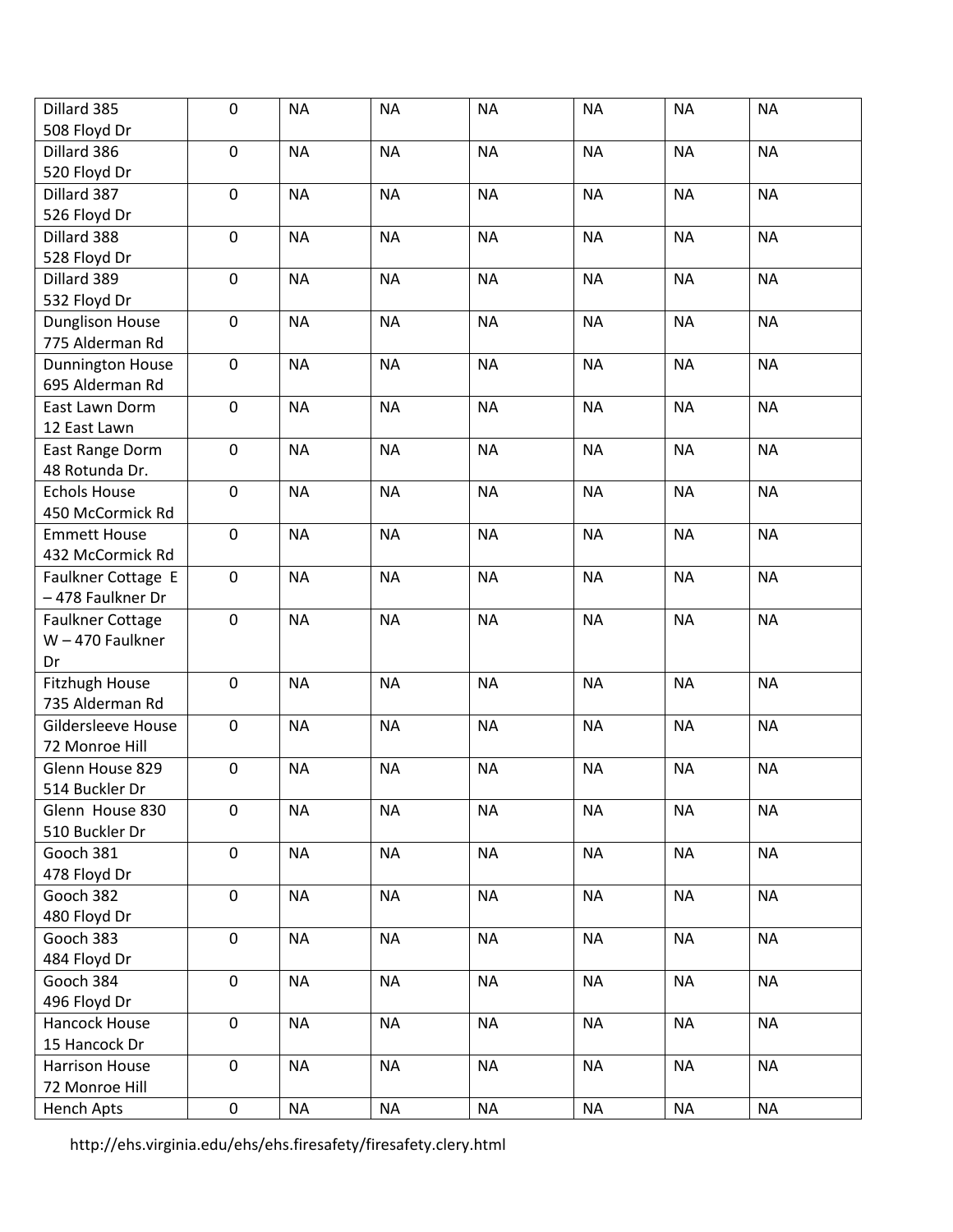| 472 Faulkner Dr      |                  |           |           |                               |           |           |           |
|----------------------|------------------|-----------|-----------|-------------------------------|-----------|-----------|-----------|
| <b>Holmes House</b>  | $\mathbf 0$      | <b>NA</b> | <b>NA</b> | <b>NA</b>                     | <b>NA</b> | <b>NA</b> | <b>NA</b> |
| 60 Monroe Hill       |                  |           |           |                               |           |           |           |
|                      |                  |           |           |                               |           |           |           |
| <b>Hoxton Apts</b>   | $\boldsymbol{0}$ | <b>NA</b> | <b>NA</b> | <b>NA</b>                     | <b>NA</b> | <b>NA</b> | <b>NA</b> |
| 205 Sprigg Ln        |                  |           |           |                               |           |           |           |
| Humphreys House      | $\mathbf 0$      | <b>NA</b> | <b>NA</b> | <b>NA</b>                     | <b>NA</b> | <b>NA</b> | <b>NA</b> |
| 436 McCormick Rd     |                  |           |           |                               |           |           |           |
| <b>Johnson House</b> | $\pmb{0}$        | <b>NA</b> | <b>NA</b> | <b>NA</b>                     | <b>NA</b> | <b>NA</b> | <b>NA</b> |
| 195 Vaughan Dr       |                  |           |           |                               |           |           |           |
| Kellogg House        | $\pmb{0}$        | <b>NA</b> | <b>NA</b> | <b>NA</b>                     | <b>NA</b> | <b>NA</b> | <b>NA</b> |
| 579 McCormick Rd     |                  |           |           |                               |           |           |           |
| <b>Kent House</b>    | $\mathbf 0$      | <b>NA</b> | <b>NA</b> | <b>NA</b>                     | <b>NA</b> | <b>NA</b> | <b>NA</b> |
| 30 Bonnycastle Dr    |                  |           |           |                               |           |           |           |
| Lambeth 450          | $\mathbf 0$      | <b>NA</b> | <b>NA</b> | <b>NA</b>                     | <b>NA</b> | <b>NA</b> | <b>NA</b> |
| 50 Lambeth Comm      |                  |           |           |                               |           |           |           |
| Lambeth 451          | $\mathbf 0$      | <b>NA</b> | <b>NA</b> | <b>NA</b>                     | <b>NA</b> | <b>NA</b> | <b>NA</b> |
| 51 Lambeth Comm      |                  |           |           |                               |           |           |           |
| Lambeth 452          | $\pmb{0}$        | <b>NA</b> | <b>NA</b> | <b>NA</b>                     | <b>NA</b> | <b>NA</b> | <b>NA</b> |
| 52 Lambeth Comm      |                  |           |           |                               |           |           |           |
| Lambeth 453          | $\mathbf{1}$     | 09/28/12  | 1115      | <b>Unintentional</b>          | <b>NA</b> | <b>NA</b> | $$0 - 99$ |
| 53 Lambeth Comm      |                  |           |           | - Open Flame -                |           |           |           |
|                      |                  |           |           | burned pot on<br>top of stove |           |           |           |
|                      |                  |           |           | with a top on                 |           |           |           |
| Lambeth 454          | $\mathbf 0$      | <b>NA</b> | <b>NA</b> | <b>NA</b>                     | <b>NA</b> | <b>NA</b> | <b>NA</b> |
| 54 Lambeth Comm      |                  |           |           |                               |           |           |           |
| Lambeth 455          | $\mathbf 0$      | <b>NA</b> | <b>NA</b> | <b>NA</b>                     | <b>NA</b> | <b>NA</b> | <b>NA</b> |
| 55 Lambeth Comm      |                  |           |           |                               |           |           |           |
| Lambeth 456          | $\mathbf 0$      | <b>NA</b> | <b>NA</b> | <b>NA</b>                     | <b>NA</b> | <b>NA</b> | <b>NA</b> |
| 56 Lambeth Comm      |                  |           |           |                               |           |           |           |
| Lambeth 457          | $\mathbf 0$      | <b>NA</b> | <b>NA</b> | <b>NA</b>                     | <b>NA</b> | <b>NA</b> | <b>NA</b> |
| 57 Lambeth Comm      |                  |           |           |                               |           |           |           |
| Lambeth 458          | 0                | <b>NA</b> | <b>NA</b> | <b>NA</b>                     | <b>NA</b> | <b>NA</b> | <b>NA</b> |
| 58 Lambeth Comm      |                  |           |           |                               |           |           |           |
| Lambeth 459          | $\mathbf 0$      | <b>NA</b> | <b>NA</b> | <b>NA</b>                     | <b>NA</b> | <b>NA</b> | <b>NA</b> |
| 59 Lambeth Comm      |                  |           |           |                               |           |           |           |
| Lambeth 460          | $\mathbf 0$      | <b>NA</b> | <b>NA</b> | <b>NA</b>                     | <b>NA</b> | <b>NA</b> | <b>NA</b> |
| 60 Lambeth Comm      |                  |           |           |                               |           |           |           |
| Lambeth 461          | $\mathbf 0$      | <b>NA</b> | <b>NA</b> | <b>NA</b>                     | <b>NA</b> | <b>NA</b> | <b>NA</b> |
| 61 Lambeth Comm      |                  |           |           |                               |           |           |           |
| Lambeth 462          | $\mathbf 0$      | <b>NA</b> | <b>NA</b> | <b>NA</b>                     | <b>NA</b> | <b>NA</b> | <b>NA</b> |
| 62 Lambeth Comm      |                  |           |           |                               |           |           |           |
| Lambeth 463          | $\mathbf 0$      | <b>NA</b> | <b>NA</b> | <b>NA</b>                     | <b>NA</b> | <b>NA</b> | <b>NA</b> |
| 63 Lambeth Comm      |                  |           |           |                               |           |           |           |
| Lambeth 465          | $\mathbf 0$      | <b>NA</b> | <b>NA</b> | <b>NA</b>                     | <b>NA</b> | <b>NA</b> | <b>NA</b> |
| 65 Lambeth Comm      |                  |           |           |                               |           |           |           |
| Lambeth 466          | $\mathbf 0$      | $\sf NA$  | <b>NA</b> | <b>NA</b>                     | <b>NA</b> | <b>NA</b> | <b>NA</b> |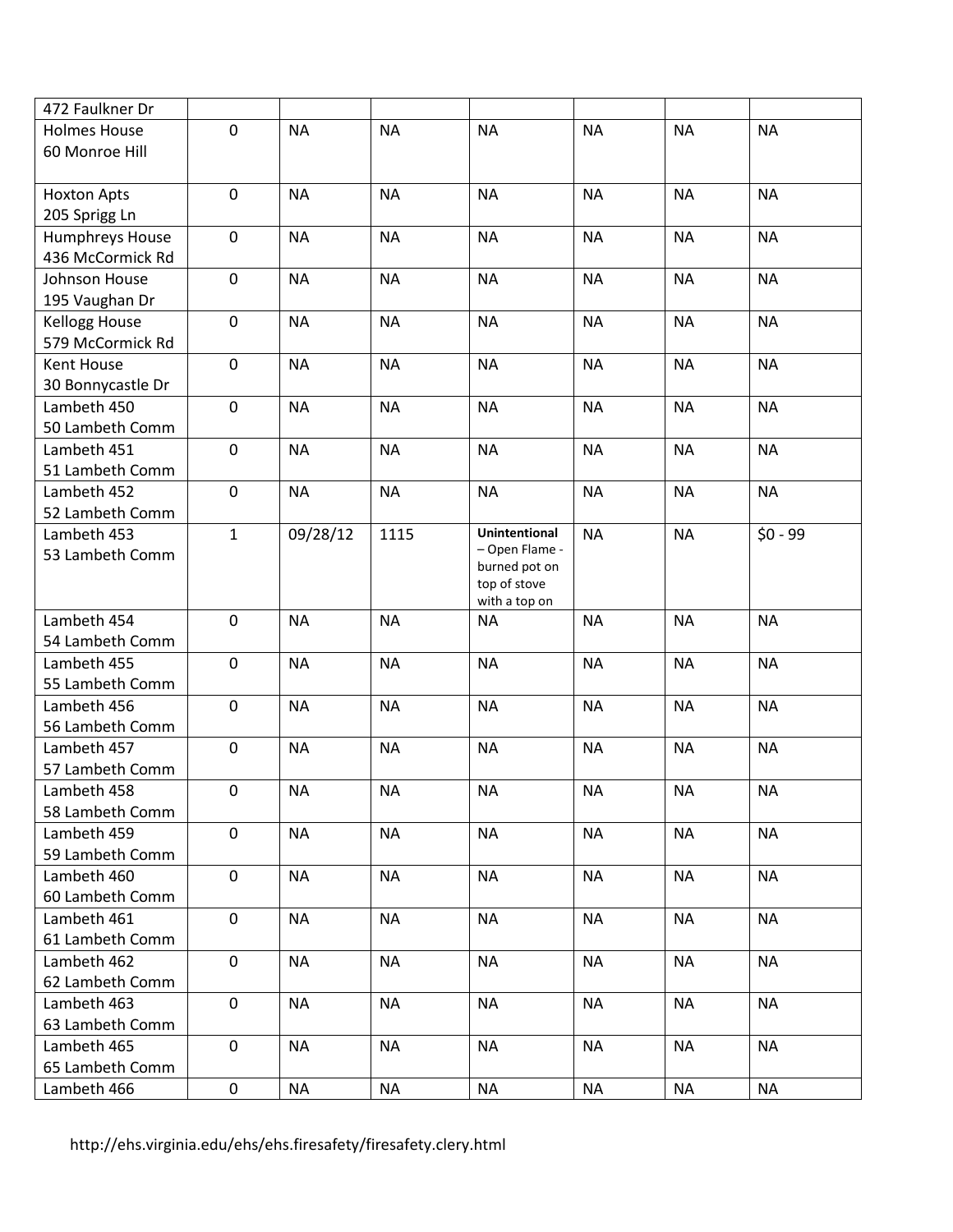| 66 Lambeth Comm                       |                  |           |           |                               |           |           |           |
|---------------------------------------|------------------|-----------|-----------|-------------------------------|-----------|-----------|-----------|
| Lambeth 467                           | $\mathbf 0$      | <b>NA</b> | <b>NA</b> | <b>NA</b>                     | <b>NA</b> | <b>NA</b> | <b>NA</b> |
| 67 Lambeth Comm                       |                  |           |           |                               |           |           |           |
| Lambeth 468                           | $\pmb{0}$        | <b>NA</b> | <b>NA</b> | <b>NA</b>                     | <b>NA</b> | <b>NA</b> | <b>NA</b> |
| 68 Lambeth Comm                       |                  |           |           |                               |           |           |           |
| Lambeth 469                           | 0                | <b>NA</b> | <b>NA</b> | <b>NA</b>                     | <b>NA</b> | <b>NA</b> | <b>NA</b> |
| 69 Lambeth Comm                       |                  |           |           |                               |           |           |           |
| Lambeth 470                           | $\pmb{0}$        | <b>NA</b> | <b>NA</b> | <b>NA</b>                     | <b>NA</b> | <b>NA</b> | <b>NA</b> |
| 70 Lambeth Comm                       |                  |           |           |                               |           |           |           |
| Lambeth 471                           | $\mathbf 0$      | <b>NA</b> | <b>NA</b> | <b>NA</b>                     | <b>NA</b> | <b>NA</b> | <b>NA</b> |
| 71 Lambeth Comm                       |                  |           |           |                               |           |           |           |
| Lambeth 472                           | $\mathbf 0$      | <b>NA</b> | <b>NA</b> | <b>NA</b>                     | <b>NA</b> | <b>NA</b> | <b>NA</b> |
| 72 Lambeth Comm                       |                  |           |           |                               |           |           |           |
| Lambeth 473                           | 0                | <b>NA</b> | <b>NA</b> | <b>NA</b>                     | <b>NA</b> | <b>NA</b> | <b>NA</b> |
| 73 Lambeth Comm                       |                  |           |           |                               |           |           |           |
| Lambeth 474                           | $\mathbf{1}$     | 11/4/12   | 1509      | <b>Unintentional</b>          | <b>NA</b> | <b>NA</b> | $$0 - 99$ |
| 74 Lambeth Comm                       |                  |           |           | - Open Flame<br>- burned food |           |           |           |
|                                       |                  |           |           | in pan on stove               |           |           |           |
|                                       |                  |           |           | top                           |           |           |           |
| Lambeth 475                           | $\mathbf 0$      | <b>NA</b> | <b>NA</b> | <b>NA</b>                     | <b>NA</b> | <b>NA</b> | <b>NA</b> |
| 75 Lambeth Comm                       |                  |           |           |                               |           |           |           |
| Lefevre House                         | $\mathbf 0$      | <b>NA</b> | <b>NA</b> | <b>NA</b>                     | <b>NA</b> | <b>NA</b> | <b>NA</b> |
| 35 Hancock Dr                         |                  |           |           |                               |           |           |           |
| Lewis Apts                            | $\pmb{0}$        | <b>NA</b> | <b>NA</b> | <b>NA</b>                     | <b>NA</b> | <b>NA</b> | <b>NA</b> |
| 207 Sprigg Ln                         |                  |           |           |                               |           |           |           |
| Long House                            | $\mathbf 0$      | <b>NA</b> | <b>NA</b> | <b>NA</b>                     | <b>NA</b> | <b>NA</b> | <b>NA</b> |
| 84 Monroe Hill                        |                  |           |           |                               |           |           |           |
| <b>Mallett House</b>                  | $\mathbf 0$      | <b>NA</b> | <b>NA</b> | <b>NA</b>                     | <b>NA</b> | <b>NA</b> | <b>NA</b> |
| 84 Monroe Hill                        |                  |           |           |                               |           |           |           |
| <b>Malone House</b>                   | $\mathbf 0$      | <b>NA</b> | <b>NA</b> | <b>NA</b>                     | <b>NA</b> | <b>NA</b> | <b>NA</b> |
| 215 Hereford Dr                       |                  |           |           |                               |           |           |           |
| Mary Munford                          | $\mathbf 0$      | <b>NA</b> | <b>NA</b> | <b>NA</b>                     | <b>NA</b> | <b>NA</b> | <b>NA</b> |
| 201 Sprigg Ln                         |                  |           |           |                               |           |           |           |
| <b>McGuffey House</b>                 | 0                | <b>NA</b> | <b>NA</b> | <b>NA</b>                     | <b>NA</b> | <b>NA</b> | <b>NA</b> |
| 72 Monroe Hill                        |                  |           |           |                               |           |           |           |
| <b>Metcalf House</b>                  | $\mathbf 0$      | <b>NA</b> | <b>NA</b> | <b>NA</b>                     | <b>NA</b> | <b>NA</b> | <b>NA</b> |
| 25 Hancock Dr                         |                  |           |           |                               |           |           |           |
| <b>Mitchell Apts</b>                  | $\pmb{0}$        | <b>NA</b> | <b>NA</b> | <b>NA</b>                     | <b>NA</b> | <b>NA</b> | <b>NA</b> |
| 474 Faulkner Dr                       |                  |           |           |                               |           |           |           |
| Norris House<br>225 Hereford Dr       | $\mathbf 0$      | <b>NA</b> | <b>NA</b> | <b>NA</b>                     | <b>NA</b> | <b>NA</b> | <b>NA</b> |
|                                       |                  |           |           |                               |           |           |           |
| Page House                            | $\mathbf 0$      | <b>NA</b> | <b>NA</b> | <b>NA</b>                     | <b>NA</b> | <b>NA</b> | <b>NA</b> |
| 420 McCormick Rd                      |                  |           |           |                               |           |           |           |
| <b>Peters House</b><br>52 Monroe Hill | $\boldsymbol{0}$ | <b>NA</b> | <b>NA</b> | <b>NA</b>                     | <b>NA</b> | <b>NA</b> | <b>NA</b> |
| Ribble House 837                      | $\mathbf 0$      | <b>NA</b> |           | <b>NA</b>                     | <b>NA</b> | <b>NA</b> |           |
|                                       |                  |           | <b>NA</b> |                               |           |           | <b>NA</b> |
| 560 Buckler Dr                        |                  |           |           |                               |           |           |           |